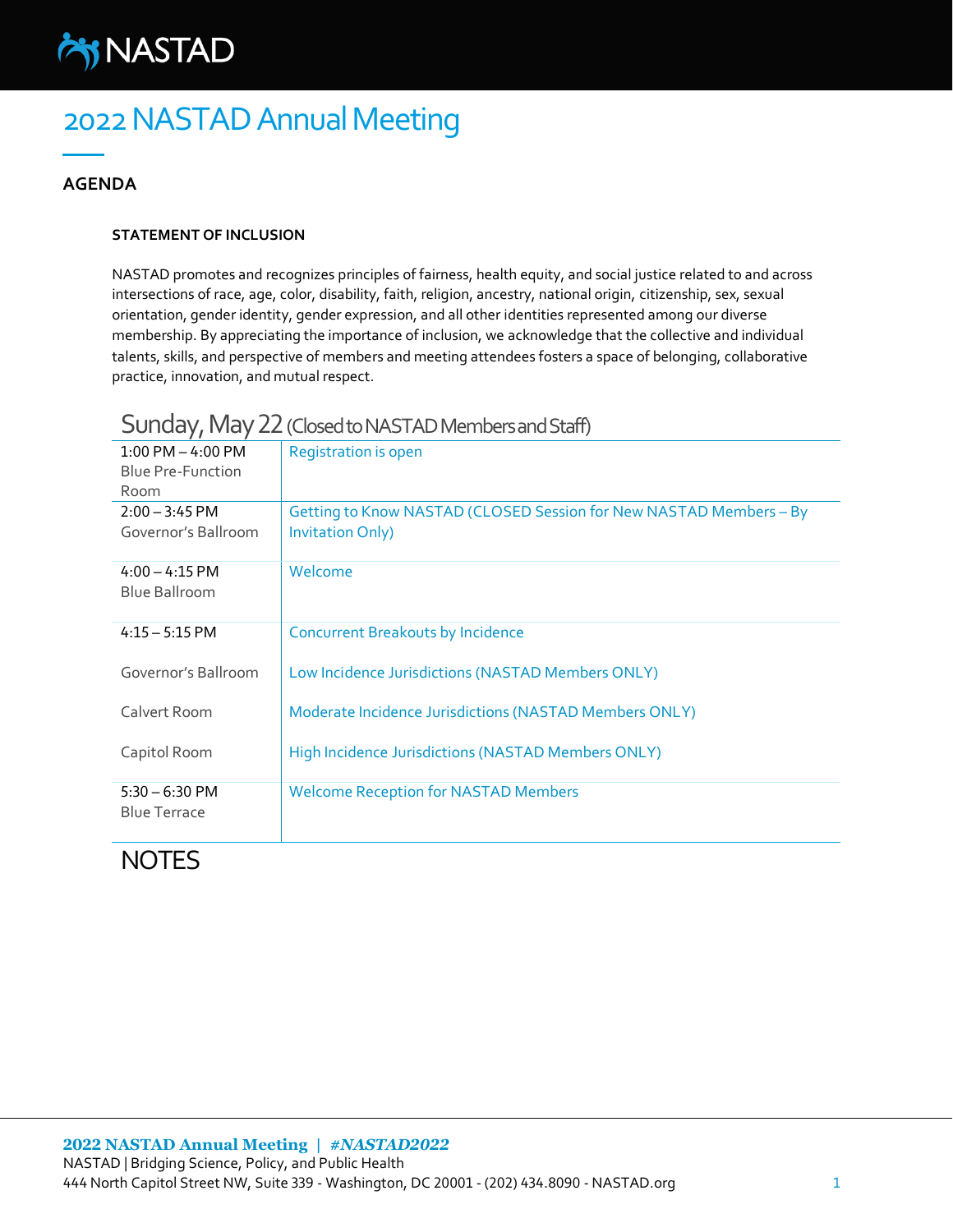

### **AGENDA**

## Monday, May 23 (Hybrid Day, Closed to NASTAD Members, Staff, and Invited Partners)

|                          | $\overline{\phantom{a}}$                                                 |
|--------------------------|--------------------------------------------------------------------------|
| $8:00$ AM $-$ 4:30 PM    | <b>Registration is open</b>                                              |
| <b>Blue Pre-Function</b> |                                                                          |
| Room                     |                                                                          |
| $9:00 - 10:00$ AM        | <b>Breakfast</b>                                                         |
| Hampton Ballroom         |                                                                          |
|                          |                                                                          |
| Calvert Room             | Affinity Session - ADAP (CLOSED for NASTAD Members and ADAP staff)       |
|                          |                                                                          |
| $9:00$ AM $-12:00$ PM    | Professional Photographer Staff/Member Headshots                         |
| Chairman's               |                                                                          |
| Boardroom                |                                                                          |
| $10:00 - 11:30$ AM       | <b>Member Engagement</b>                                                 |
| <b>Blue Ballroom</b>     |                                                                          |
| 11:30 AM - 12:00 PM      | <b>Boxed Lunches Provided</b>                                            |
| Hampton Ballroom         |                                                                          |
| 12:00 - 12:30 PM         | <b>Welcome and Opening Remarks</b>                                       |
| <b>Blue Ballroom</b>     |                                                                          |
| $12:30 - 2:00$ PM        | <b>NASTAD Business Meeting</b>                                           |
| <b>Blue Ballroom</b>     |                                                                          |
| $2:00 - 2:15$ PM         | <b>Break</b>                                                             |
|                          |                                                                          |
| $2:15 - 3:15$ PM         | Plenary Session - The Evolution of NASTAD: 30 Years of Bridging Science, |
| <b>Blue Ballroom</b>     | Policy, and Public Health                                                |
|                          |                                                                          |
|                          | Speakers: Stephen Lee (NASTAD) and Julie Scofield                        |
| $3:15 - 4:15$ PM         | <b>NASTAD Elections</b>                                                  |
| <b>Blue Ballroom</b>     |                                                                          |
| $4:15 - 4:30$ PM         | <b>Break</b>                                                             |
|                          |                                                                          |
| $4:30 - 5:30$ PM         | <b>Conversation with CDC Division of HIV Prevention</b>                  |
| <b>Blue Ballroom</b>     |                                                                          |
|                          | Speaker: Demetre Daskalakis (CDC)                                        |
|                          |                                                                          |
| $6:00 - 7:30$ PM         | <b>Dinner for NASTAD Members and Staff</b>                               |
| Hampton Ballroom         |                                                                          |
|                          |                                                                          |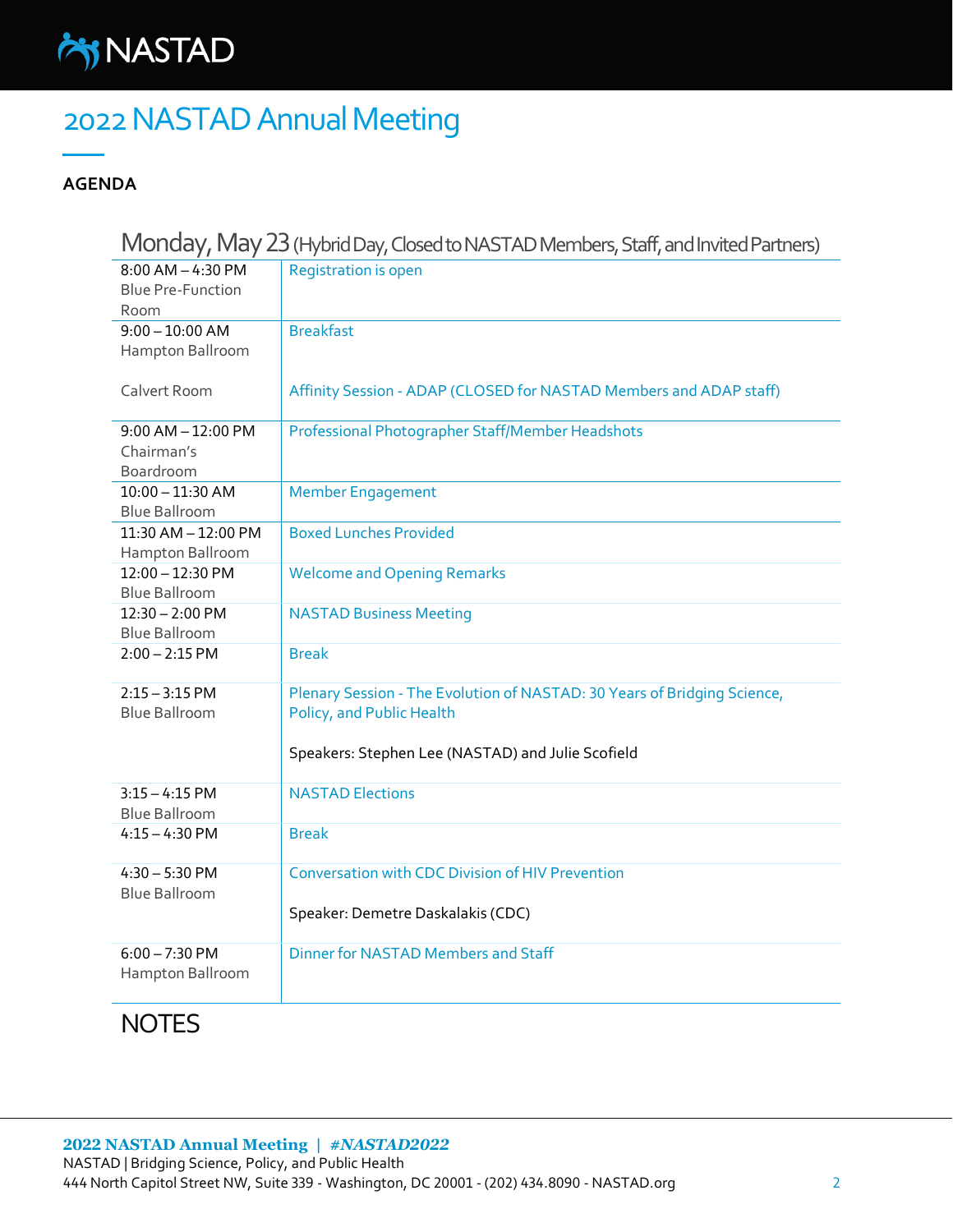

### **AGENDA**

## Tuesday, May 24 (In-person, Open to NASTAD Members, Staff, and Invited Partners)

| $8:00$ AM $-5:00$ PM     | Registration is open                                                            |
|--------------------------|---------------------------------------------------------------------------------|
| <b>Blue Pre-Function</b> |                                                                                 |
| Room                     |                                                                                 |
| $9:00 - 10:00$ AM        | <b>Breakfast</b>                                                                |
|                          |                                                                                 |
| Hampton Ballroom         |                                                                                 |
|                          |                                                                                 |
| Capitol Room             | Affinity Session - Southern AIDS Coalition "Southern Manifesto" (Closed for     |
|                          |                                                                                 |
|                          | <b>Southern Health Departments)</b>                                             |
|                          |                                                                                 |
| Calvert Room             | <b>Affinity Session - National PrEP Program</b>                                 |
|                          |                                                                                 |
| $10:15 - 10:30$ AM       | <b>Welcome and Opening Remarks</b>                                              |
|                          |                                                                                 |
| <b>Blue Ballroom</b>     |                                                                                 |
| 10:30 AM - 12:00 PM      | Plenary Session - Integration Across Agencies: Discussion with Federal Partners |
| <b>Blue Ballroom</b>     |                                                                                 |
|                          | Speakers: Jonathon Mermin (CDC); Laura Cheever (HRSA); and Harold Phillips      |
|                          |                                                                                 |
|                          | (White House)                                                                   |
|                          |                                                                                 |
| $12:00 - 1:15$ PM        | Lunch                                                                           |
| Hampton Ballroom         |                                                                                 |
|                          |                                                                                 |
|                          |                                                                                 |
| Capitol Room             | Affinity Session - Equity Self-Assessment and Metrics for Health Departments    |
|                          |                                                                                 |
| Calvert Room             | <b>Affinity Session - Hepatitis</b>                                             |
|                          |                                                                                 |
| $1:15 - 2:30$ PM         | <b>Breakouts</b>                                                                |
|                          |                                                                                 |
|                          |                                                                                 |
| Capitol Room             | 12 Years Later: How the Affordable Care Act Has Advanced Public Health Goals    |
|                          |                                                                                 |
|                          | Speakers: Dori Molozanov (NASTAD); Alison Gaye (NASTAD); Amy Killelea           |
|                          | (Killelea Consulting); and Michelle Dawson, (JSI).                              |
|                          |                                                                                 |
|                          |                                                                                 |
| Governor's Boardroom     | Establishing Equitable Leadership Pipelines and Succession Planning in Public   |
|                          | <b>Health</b>                                                                   |
|                          |                                                                                 |
|                          |                                                                                 |
|                          | Speakers: Dave Kern (Chicago) and Larry Stribling Jr. (HIV/STD /Viral Hepatitis |
|                          | Division)                                                                       |
|                          |                                                                                 |
|                          | Addressing the Syndemic through Improved Program Coordination and Service       |
| Calvert Room             |                                                                                 |
|                          | Integration                                                                     |
|                          |                                                                                 |
|                          | Speakers: Jaeson Smith (Baltimore) and Beth Crutsinger-Perry (Washington)       |
|                          |                                                                                 |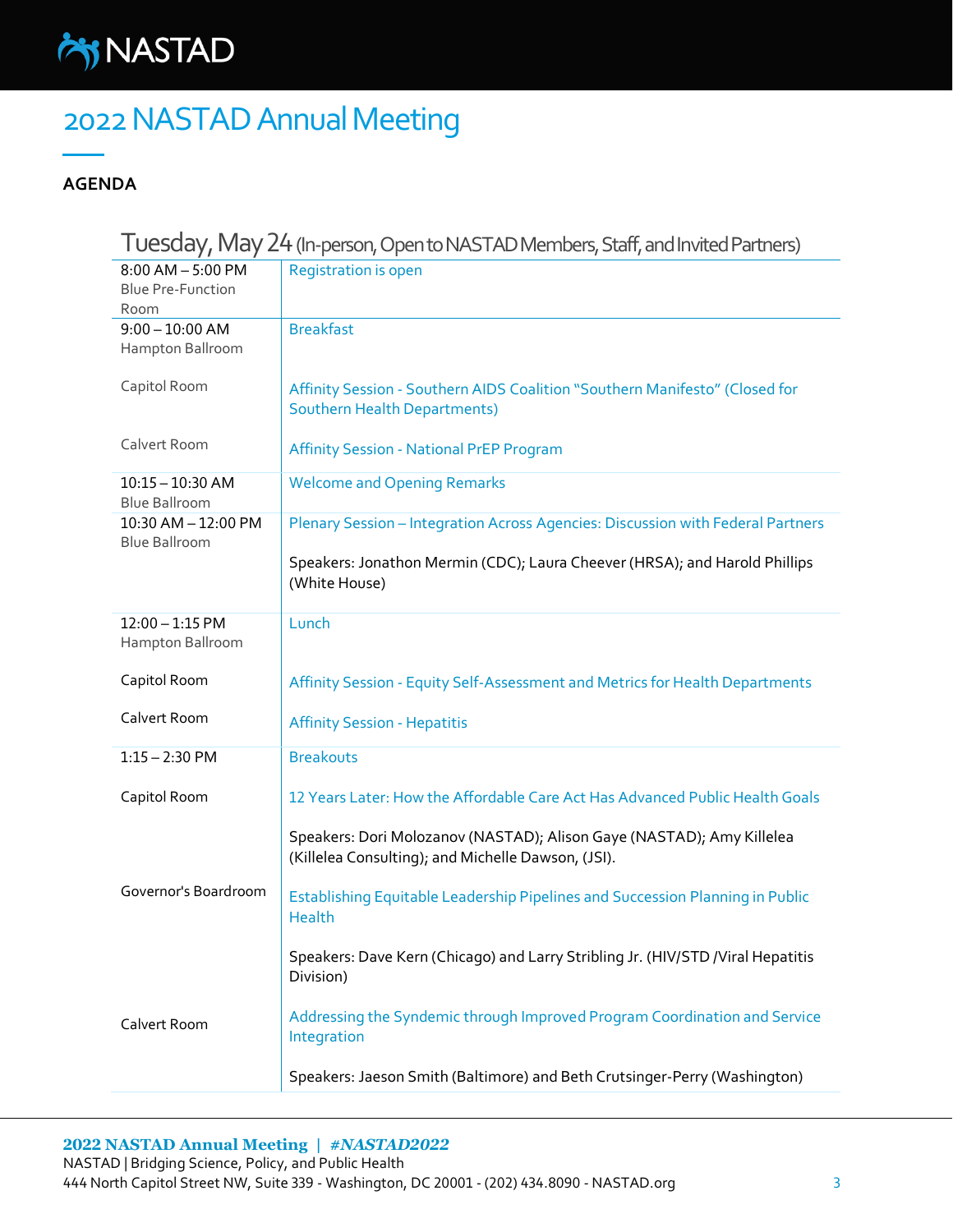

#### **AGENDA**

| Embassy Room                                         | Conceptualizing and Operationalizing 'Organizational Excellence' [part 1 of 2]<br>Speakers: Ricardo Fernandez (Arizona); Isaiah Webster (NASTAD); and<br>Moonwon Seo (NASTAD)                                                                                                 |
|------------------------------------------------------|-------------------------------------------------------------------------------------------------------------------------------------------------------------------------------------------------------------------------------------------------------------------------------|
| $2:00 - 4:30$ PM<br>Chairman's Boardroom             | Professional Photographer Staff/Member Headshots                                                                                                                                                                                                                              |
| $2:30 - 3:00 \text{ PM}$<br><b>Blue Pre-Function</b> | Break, Refreshments in Exhibit Hall                                                                                                                                                                                                                                           |
| $3:00 - 4:30$ PM<br><b>Blue Ballroom</b>             | Plenary Session - Making it Work: Distilling Policies into Practical Solutions<br>Speakers: Jeffrey Crowley (O'Neill Institute and Georgetown University Law<br>Center); Nirah Johnson (NYC Department of Homeless Services); and Kayla Gore<br>(My Sistah's House (Memphis)) |
| $4:30 - 5:00$ PM<br><b>Blue Pre-Function</b>         | Break, Refreshments in Exhibit Hall                                                                                                                                                                                                                                           |
| $4:30 - 5:00$ PM<br>Chairman's Boardroom             | <b>Professional Photographer</b><br><b>NASTAD Staff Photo</b><br>NASTAD Board Member Photo                                                                                                                                                                                    |
| $5:00 - 6:30$ PM<br>Empire Ballroom                  | <b>30th Anniversary Celebration</b>                                                                                                                                                                                                                                           |